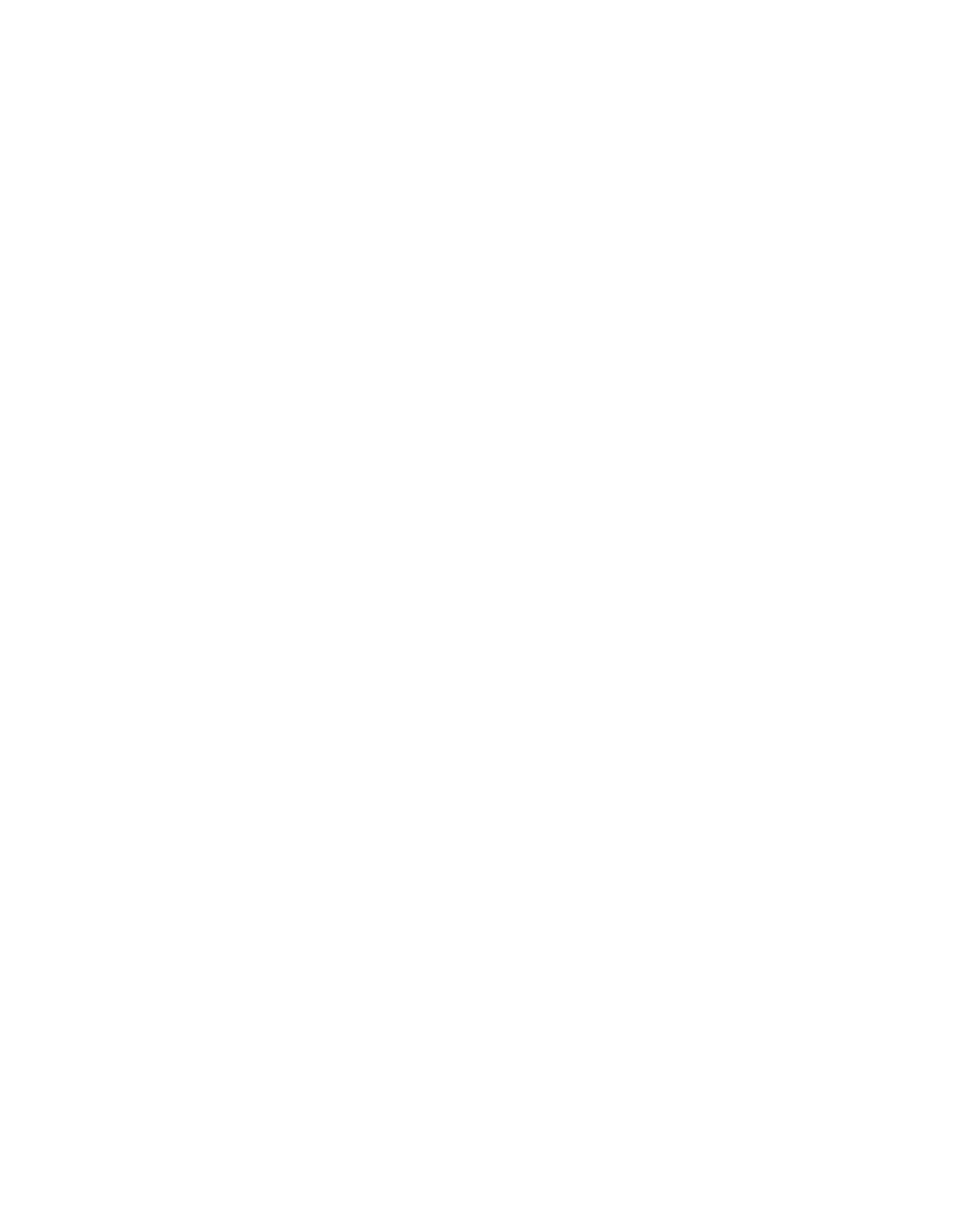# **The Legislative Process**

#### **Legislative Authority**

The Legislative Assembly, the name given the Legislature in the Oregon Constitution, is where the people speak through their elected representatives. Article IV of the Oregon Constitution authorizes the Legislative Branch and vests the legislative power, subject to important limitations: "The legislative power of the State, except for the initiative and referendum powers reserved to the people, is vested in a Legislative Assembly, consisting of a Senate and a House of Representatives." Legislative limitations are discussed in the next section.

When able to obtain 31 votes in the House and 16 votes in the Senate, the Legislature can pass measures which create new law and amend or repeal existing law. (A three-fifths vote of each House is necessary to pass bills for raising revenue.) Revenue measures must originate in the House of Representatives. Budget decisions are a major responsibility of the Legislature. Membership on the Ways and Means Committee, which looks at, adjusts, and adopts budgets, is a goal of many legislators.

Legislators are expected to provide oversight and, in effect, serve as the "board of directors" for all of state government. Many laws are written with the expectation that they will be clarified and made specific through administrative rules adopted by state agencies. Legislators review administrative rules, to assure that they are consistent with their legislative intent.

Another responsibility is to determine when agencies, commissions, or other entities within state government, as well as specific laws should be "sunsetted." The sunset process is intended to assure that unneeded entities and laws not serving a useful and current purpose cease to exist.

Appointments made by the Governor to many important offices must be confirmed by the Senate before the appointee is eligible to serve.

The Legislature is also a forum where conflicts between opposing interests and individual grievances find expression. During the course of a typical session, 4,000 measures may be introduced, with only about a third of them becoming law.

#### **Legislative Limitations**

Adopted in 1857, two years before statehood, the Oregon Constitution provides checks and balances similar to those found in the U.S. Constitution. For instance, veto authority is given to the Governor, who can reject measures approved by the Legislature. Only if the Legislature is able to repass the measure by a two-thirds vote can a bill become law over the Governor's objection. Oregonians added further controls over Legislature products by carving out and reserving to themselves, in 1902, the powers of initiative, referendum and recall.

The initiative gives the people the opportunity to enact or amend laws by placing issues on a state-wide ballot, after a petition campaign. Under the referendum authority, people can approve or reject legislatively enacted laws. A referendum can occur either as a result of measures being referred to the people by the Legislature or as a result of citizens gathering enough petition signatures within 90 days of legislative adjournment to put the measure on the ballot. The power of recall allows the people, after a successful petition effort, to place the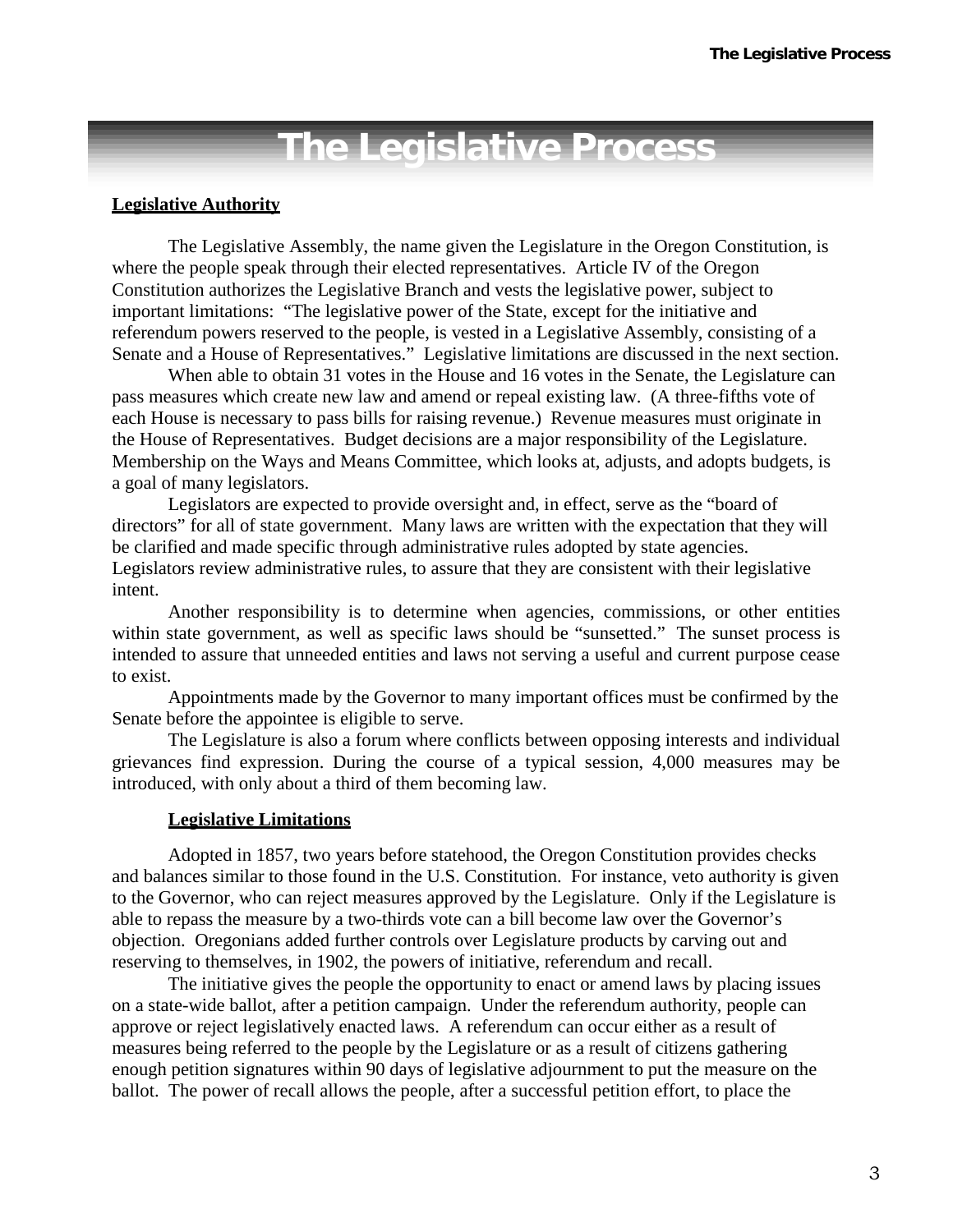question of whether or not named public officials shall be recalled from office.

# **Organization and Control**

After the May/November elections held in even-numbered years, legislators meet in Salem on the second Monday in January of odd-numbered years for 160 days and evennumbered years for 35 days. Getting organized requires 90 legislators to formally elect their leaders, who then have the authority to determine how legislative control will be exercised. Making committee appointments, including the position of chair, is a key benefit and tool of control.

Control generally goes to the party which wins more seats and is therefore in the majority. In the Senate, 16 of 30, and in the House, 31 of 60, will decide whether Democrats or Republicans will occupy the most powerful positions. On a few occasions, the split has been equal, or close enough that organizing and electing leadership has required negotiation and compromise between the parties.

The most powerful legislative positions are President of the Senate and Speaker of the House of Representatives. These officers decide who will chair the various committees through which much of the work of the Legislature is accomplished. They preside over daily sessions, oversee the operations of their chamber, and decide to which committee particular bills will be referred. They also determine who serves on which legislative committees, except that appointment from the minority party in the House are made by the Speaker upon the recommendation of the House minority leader.

Discussions preliminary to formal election and appointment to legislative leadership positions occur in the party caucuses. Seniority, experience, personal interests, political considerations, and many other factors determine who will occupy which positions.

The caucuses also elect partisan leaders to manage caucus affairs. Majority and minority leaders in each chamber retain permanent staff to administer the caucus office and provide service including public information, constituent relations and general operational assistance.

#### **Legislative Committees**

Oregon's legislative process, unlike some Legislatures in the nation, is dominated by legislative committees, where most of the work to shape legislation and public policy is done. Committees are made up of small groups of legislators from both political parties, who deal with related issues such as transportation, revenue, education, labor, and economic development. During the 2012-13 sessions, there will be fifteen House committees, ten Senate committees, and five joint committees, including Ways and Means, plus a number of subcommittees and conference committees.

House and Senate committee members, committee chairs and vice chairs are appointed by their respective presiding officers. The committee chair has the power to determine which measures will be on the committee's agenda. The chair also directs the committee's staff and presides over its deliberations. In some instances, the committee chair may also appoint subcommittees. A list of committees and their chairs, administrators, and members can be found on the Legislature's web [site: www.leg.state.or.us. I](http://www.leg.state.or.us/)n addition, you can listen to the committee hearings on line, by selecting audio/video from the web site.

Committee members consider the testimony of lobbyists, business, education, and government agency representatives and Oregon citizens during public hearings on a measure. The number of public hearings held on a measure depends on the complexity of the issue.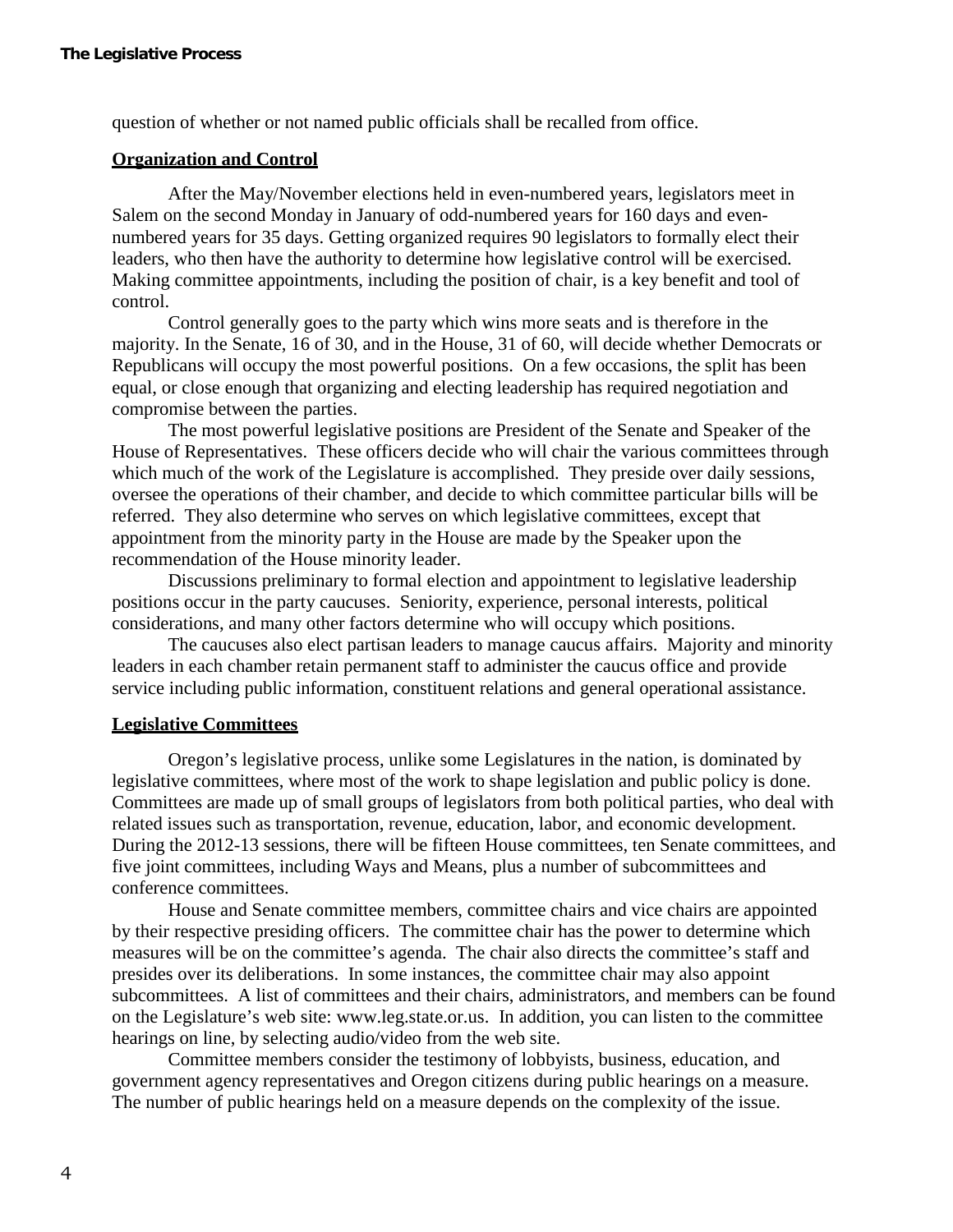Sometimes an issue, considered a "housekeeping" measure, receives very little testimony.

The fate of a measure is determined during work sessions, when the committee debates and votes on measures. The committee may choose from several options when dealing with a measure. They may or may not choose to amend it. If they decide to report a measure out of committee, they may attach a recommendation of "do pass," "do pass with amendments," or "no recommendation." A committee may also choose to "table" a piece of legislation, sometimes postponing its consideration until a motion is adopted to "take from the table."

For most committees, inaction for a specified time without referral results in automatic tabling for a bill. The limit is 60 days in the House and 75 in the Senate. No limit is set for the Ways and Means Committee.

#### **Legislative Records and Publications**

The Oregon Constitution requires that each house keep a journal of its proceedings. The *Senate and House Journal* is published after each legislative session. A *Joint Legislative Calendar* is published daily during session. The *Final Calendar* is a compilation of floor and committee action on all bills introduced during the session and is published shortly after session adjournment.

The *Joint Legislative Guide* is published at the beginning of each legislative session and serves as a general directory for members, legislative employees and those working with the legislative process. The *Joint Legislative Schedule* is produced daily for the Legislative Assembly and interested parties, and the *Weekly Cumulative Index* to Legislative Measures is published and updated weekly. The *Senate and House Third Reading Calendars* are published for each day the respective bodies meet, listing those measures coming before the bodies for debate and vote. A cumulative *Calendar* is published each Monday.

All publications are available on the Legislature's web page: [www.leg.state.or.us.](http://www.leg.state.or.us/) Paper copies of daily mini-calendars will be available for free. All other paper copies of publications will have a charge.

# **The Path of a Bill**

The path of a bill, from the time it is just an idea, to the time it arrives at the Governor's desk for approval, is paved with many detours. In order for a bill to become law, it must be passed by both houses in identical form. This is achieved through the following step-by-step process, using the House of Representatives, for example, as the house of origin.

- An idea to change, amend, or create a new law is presented to a representative.
- The representative decides to sponsor the bill and introduce it to the House of Representatives, and requests that the attorneys in the Legislative Counsel's office draft the bill in the proper legal language. If the bill is presented during the legislative interim, the representative can take the bill to an interim committee and have the committee draft the legislation.
- The bill is then presented to the Chief Clerk of the House, who assigns the bill a number and sends it back to the Legislative Counsel's office to verify it is in proper legal form and style.
- The bill is then sent to the State Printing Division, where it is printed and returned to the House of Representatives for its first reading.
- After the bill's first reading, the Speaker refers it to a committee.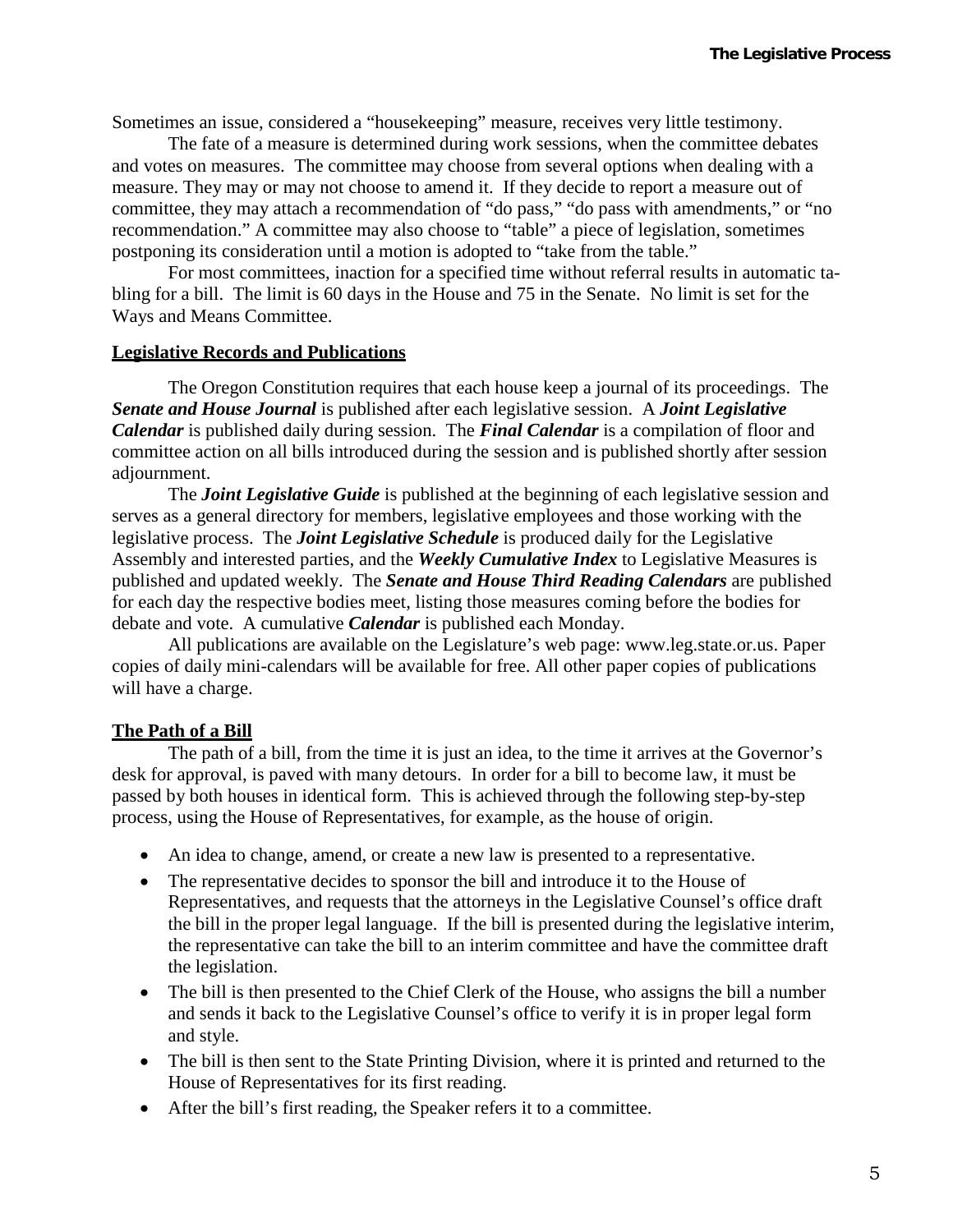- The committee reviews the bill, holds public hearings and work sessions.
- In order for the bill to go to the House floor for a final vote, or be "reported out" of committee, a committee report is signed by the committee chair and delivered back to the Chief Clerk.
- Any amendments to the bill are printed and the bill may be reprinted to include the amendments (engrossed bill).
- The bill, now back in the house of origin (House), has its second reading.
- The measure then has its third reading, which is its final recitation before the vote. This is the time the body debates the measure. Bills may not be amended on the floor, only in committee. To pass, the bill must receive the "aye" votes of a majority of members (31 in the House, 16 in the Senate, except for bills to raise revenue, which require a three-fifths majority—36 in the House and 18 in the Senate).
- If the bill is passed by the House members, it is sent to the Senate.
- The bill is read for the first time and the Senate President assigns it to committee. The committee reports the bill back to the Senate where the bill is given the second and third readings.
- If the bill is passed in the Senate without changes, it is sent back to the House for enrolling.
- If the bill is amended in the Senate by even one word, it must be sent back to the House for concurrence. If the House does not concur with the amendments, the presiding officers of each body appoint a conference committee to resolve the differences between the two versions of the bill.
- After the bill has passed both houses in the identical form, it is signed by three officers: the Speaker of the House, the Senate President, and the Chief Clerk of the House or Secretary of the Senate, depending on where the bill originated.
- The enrolled bill is then sent to the Governor who has five days to take action. If the Legislative Assembly is adjourned the Governor has 30 days to consider it.
- If the Governor chooses to sign the bill, it will become law on the prescribed effective date. The Governor may allow a bill to become law without his/her signature, or the Governor may decide to veto the bill. The Governor's veto may be overridden by a twothirds vote of both houses.
- The signed enrolled bill or act is then filed with the Secretary of State, who assigns it an *Oregon Laws* chapter number.
- Staff in the Legislative Counsel's office insert the text of the new law into the existing *Oregon Revised Statutes* in the appropriate location and make any other necessary code changes.

The legislature's web site also has a good explanation of how a bill becomes a law: [www.leg.state.or.us/process.html.](http://www.leg.state.or.us/process.html)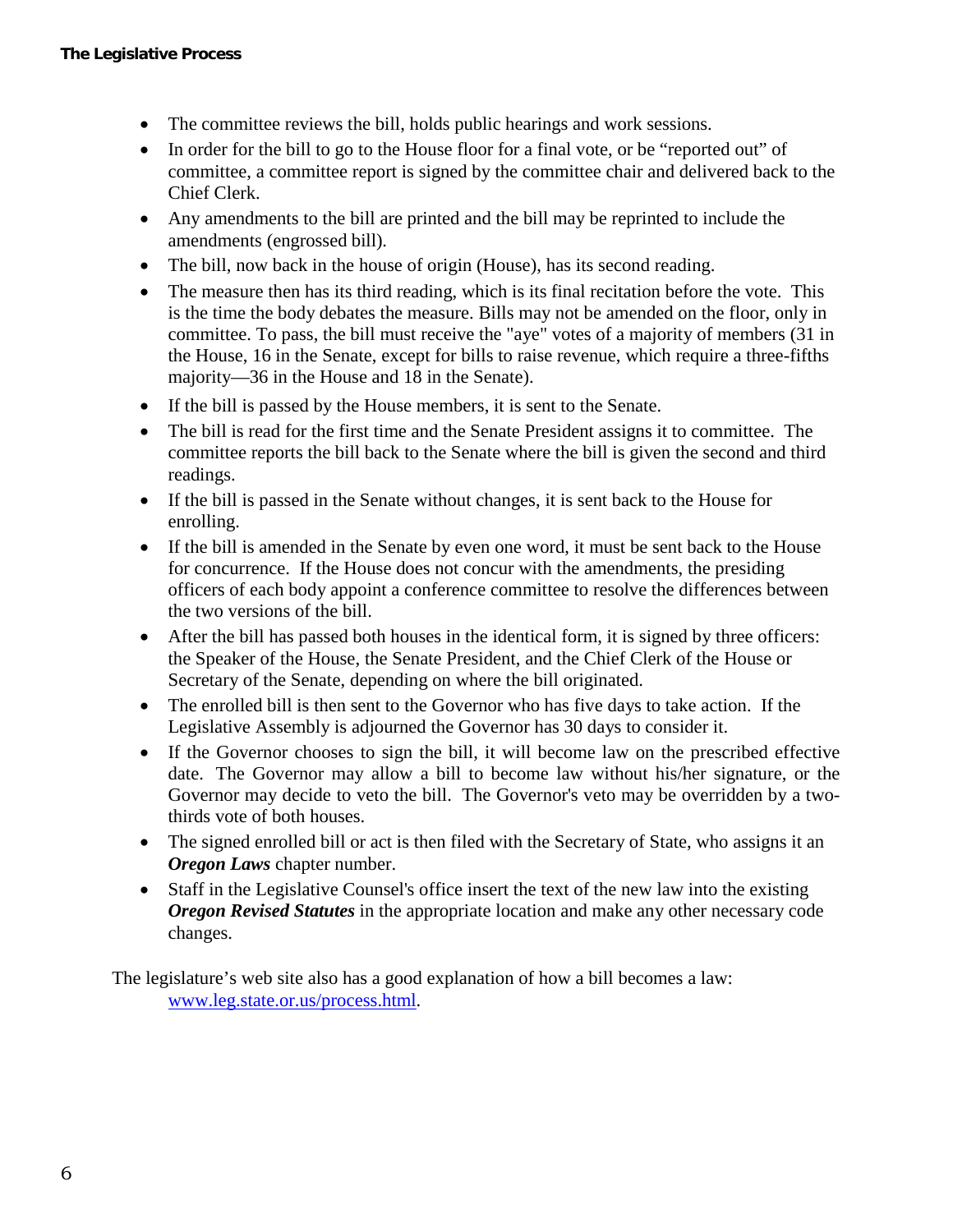# **Effective Date of Legislation**

In accordance with ORS 171.022, "Except as otherwise provided in the Act, an Act of the Legislative Assembly takes effect on January 1 of the year after passage of the Act." The Constitution provides that "No law shall take effect until ninety days from the end of the session at which the same shall have been passed, except in case of emergency; which emergency shall be declared in the preamble, or in the body of the law." Some bills specify a particular effective date or have emergency, sunset or referendum clauses.

# **Session Staff**

*Personal staff.* Each legislator typically employs two people: a legislative assistant and a secretary. The legislative assistant provides research support and works with constituents while the secretary provides clerical assistance. During the 1987 session, a bill was passed to enable legislators to employ staff part-time during the interim, as well as full-time during the session.

*Committee staff.* The staff of a committee typically consists of an administrator and an assistant. At the direction of the chair, responsibilities of committee staff include notifying legislators and the public of meetings, preparing official committee records, developing background information on issues, and generally assisting the committee.

*Floor staff.* Sergeant at arms, assistant sergeant at arms, pages, doorkeepers, and other receptionists are hired by each body to deliver messages, answer telephones, distribute bills and other publications, and perform other tasks.

*Other staff.* Other employees are engaged in a variety of tasks during a legislative session. The titles of these employees are self-explanatory: proofreaders, tour guides, security officers, custodians, maintenance personnel, telephone operators, mail clerks, and computer operators.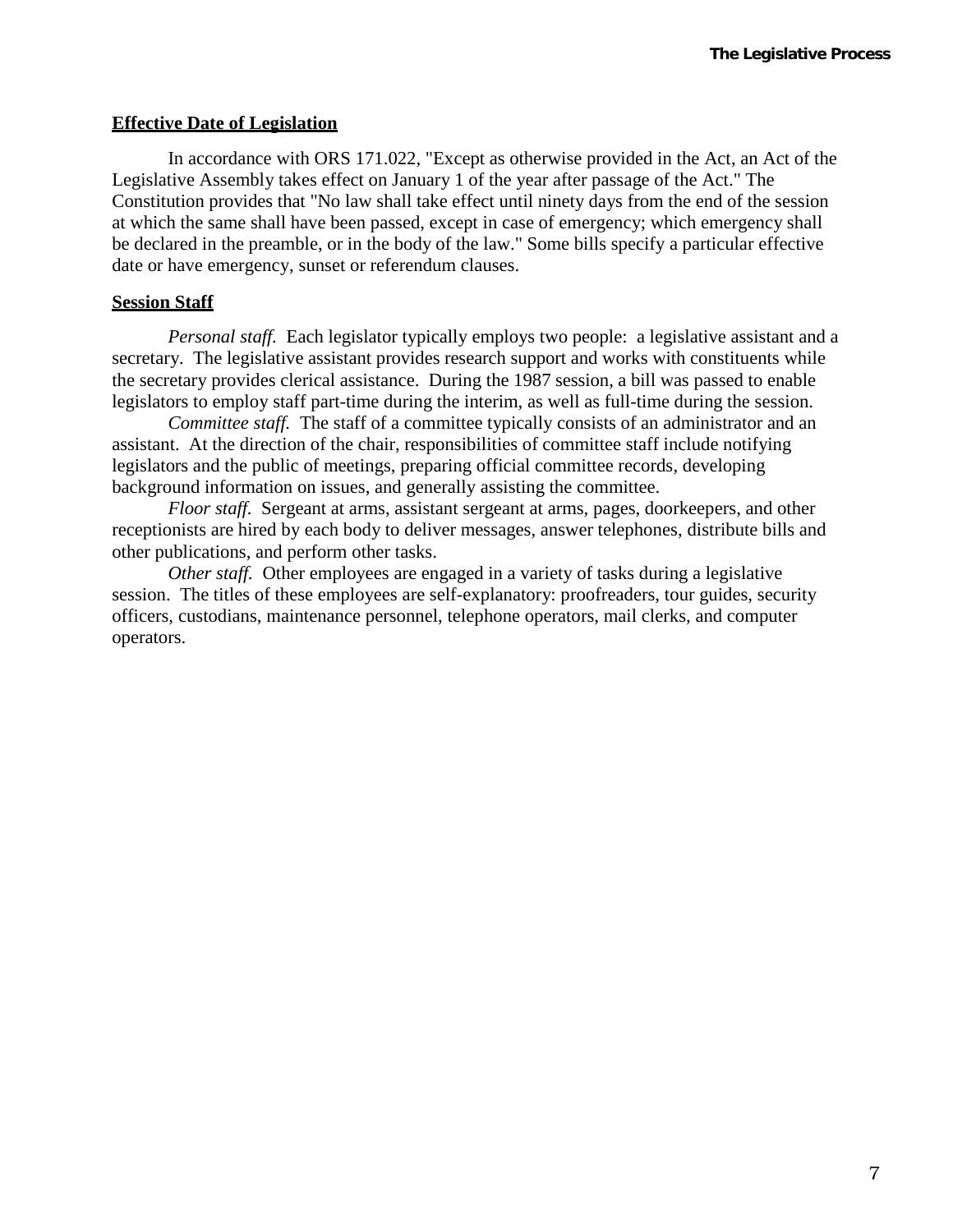# **Legislative Communications**

### **Web site for the State Legislature: <http://www.leg.state.or.us/>**

This web site is a rich source of information about the bills being moved through the Legislature and the activities of all the legislative committees. The key links at the top of the page are Senate, House, Bills/Laws, Committees, Budget/Tax, and Audio/Video.

Click on the Bills/Laws link and then on the year of the session to see the text of proposed bills, as well as histories of what has happened to each bill, including the number of votes for and against it. From the "Other Measure Information" link, you can get to staff measure summaries, which explain the bills and the major issues discussed in the committee meetings.

The Committees link leads not only to lists of the members of each committee, but also the committee's meeting schedule and agendas. From this link, or from the Audio/Video link, you can get to audio and/or video recordings of floor sessions and committee meetings either live as they happen or archived. This provides a way of following the legislative session from your computer at home. You only need to check the measure history for a bill to find the committee and date when it was discussed and then listen to that recording.

Also notice the list of other useful links on the right side of this site, including ones that go to publications from the Legislative Counsel, the Legislative Revenue Office and the Legislative Fiscal Office.

A little time spent exploring the Legislature's web site can pay off handsomely in helpful information. Also you can find minutes of committee meetings from the Oregon State Archives web site, [http://arcweb.sos.state.or.us/. C](http://arcweb.sos.state.or.us/)lick on Legislative Records.

#### **Communicating With Your Legislator**

Knowing your legislator or legislators is relatively easy, and being acquainted is a big help when you need to communicate with them. Talking or writing to someone you know personally is almost always easier than dealing with a stranger, particularly a busy stranger.

Whether or not you know the legislator with whom you want to communicate, some simple but important points should be kept in mind: be brief, be clear, be accurate, be civil, be persuasive, be timely, be persistent and be grateful. These points apply whether you are using the telephone, are testifying to a committee, or just writing a letter or an email.

Some other common sense rules are obvious to most of us. Don't promise rewards, offer deals or make threats. And don't attack your opposition. Legislators who are doing their jobs will be listening to your opposition just as they listened to you. Attacks on your opponents weaken your message.

#### **When You Meet With Your Legislator**

Make an appointment by email or telephone. Outline the issues you wish to discuss in your letter or in your call. If you've had prior discussions about these issues, mention them. Don't insist on setting up the appointment through the legislator; he or she has competent helpers. Obviously, you should be as courteous with staff as you are with the legislator. They can help you, or not.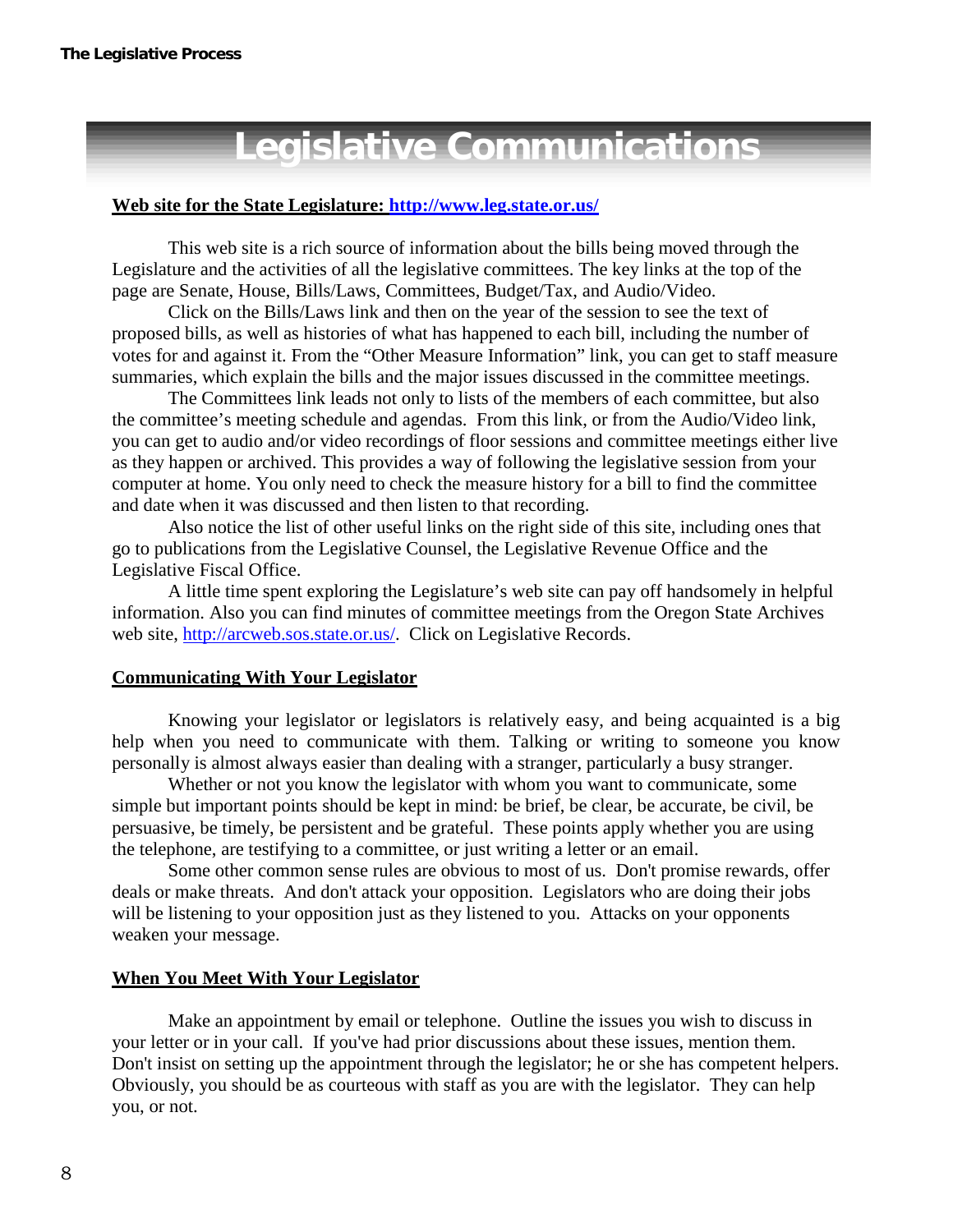When you arrive, on time, limit the issues you discuss to not more than three. Organize your presentation. Be brief, friendly, and to the point. Unless the legislator wants to extend the visit, plan on not more than 15 minutes. Prepare a brief summary of your comments to leave with the legislator, and documentation which helps confirm you message. Offer to provide additional information and assistance. The written message should restate exactly what you're asking of your legislator. Some legislators have paperless offices, so you may need to send an electronic copy of your written material.

Face to face visits are usually more beneficial if you're not working in a crowd. Don't just bring someone along for moral support; time spent in pleasantries increases and cuts into the time you have for delivering your message.

If you're asked a question you can't answer, say so and ask for a chance to do some checking and provide the answer later. Don't bluff--it always shows. The embarrassment, if any, of not having a quick answer will be far less than having given the wrong answer. When you get back home, or after you've talked with your legislator by phone, or after he or she has voted your way or done something else to help you, send an email thank you letter. The vast majority of all email a legislator gets is either complaining or demanding action. A thank you email will be a hit. Besides, it's the polite thing to do.

#### **When You Write**

The Legislature strongly prefers electronic communication, so please use email whenever possible. Keep your email length to about 500 words or less (about one type-written page). If you must exceed this length, make the additional information an attachment which elaborates on your summary. Be absolutely sure you spell the legislator's name correctly and have the right email address. If you don't, he or she will wonder how credible the rest of your letter is.

If you're writing to several legislators on the same subject, don't address them in the same email. Individualize each email, and use your own words. Form letters just don't have the same impact as a personal note; consider you own reaction to "junk mail."

In the subject line and in the first paragraph, clearly identify the issue (or bill) you are writing about, and only discuss one issue or bill per email. Give definite and concise reasons for your position. Be specific. A few facts and figures supporting your position will be more effective than just stating your opinion.

Explain the impact of the legislation or issue on you and other constituents. What needs are being met or unmet? Provide facts.

Suggest, don't demand, a course of action. Be constructive. If you have expert knowledge or wide experience on the subject or your letter, let the legislator know of your expertise. Don't be condescending--be forthright and helpful. Ask, tactfully, for a response. Express your appreciation--say thanks.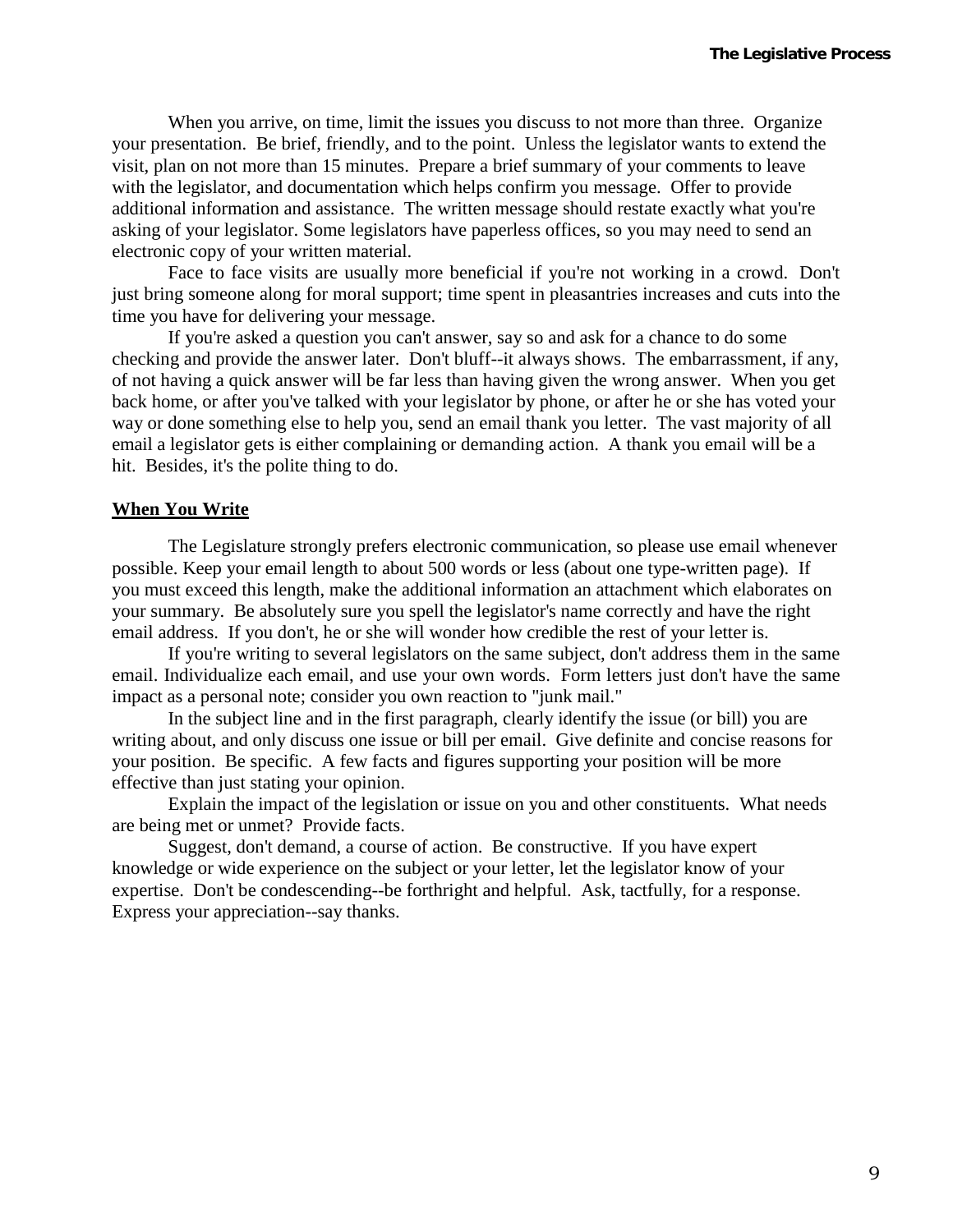# **Sample Letter of Support**

Title, Name Address City, State, Zip

RE: HB 2130, Relating to Mental Health Services Dear Representative Smith:

As your constituent, I urge you to support and cast your vote in favor of HB 2130, which proposes to increase the availability of mental health services for Oregon's senior citizens.

This bill will provide for state funds for upgrading case management services, and establish drop- in mental health centers for our senior citizens.

Thank you for your attention in this matter. If you have any questions or require clarification, please call me at 503-555-6262.

Sincerely, Jane Doe 123 Snow Terrace Lane Sandy, OR 97023 *(letter courtesy of www.leg.state.or.us)*

#### **Appropriate forms of address and salutation**

For the Governor:

The Honorable (full name) Governor, State of Oregon 900 Court St. NE, Rm. 254 Salem, Oregon 97301 Dear Governor (last name):

# For a Senator:

The Honorable (full name) State Senator (if to President, use **President of the Senate**) Home or interim address if Legislature is not in session; if in session, 900 Court St. NE, S-??? Salem, Oregon 97301 Dear Senator (last name):

For a Representative:

The Honorable (full name) State Representative (if to Speaker, use **Speaker of the House**) Home or interim address if Legislature is not in session; if in session, 900 Court St. NE, H-??? Salem, Oregon 97301

Dear Representative (last name):

You can look up all contact information on the legislature's web site, [www.leg.state.or.us.](http://www.leg.state.or.us/) Click on Senate or House, and from there you can find information on each of the legislators, including session address, email, and web page.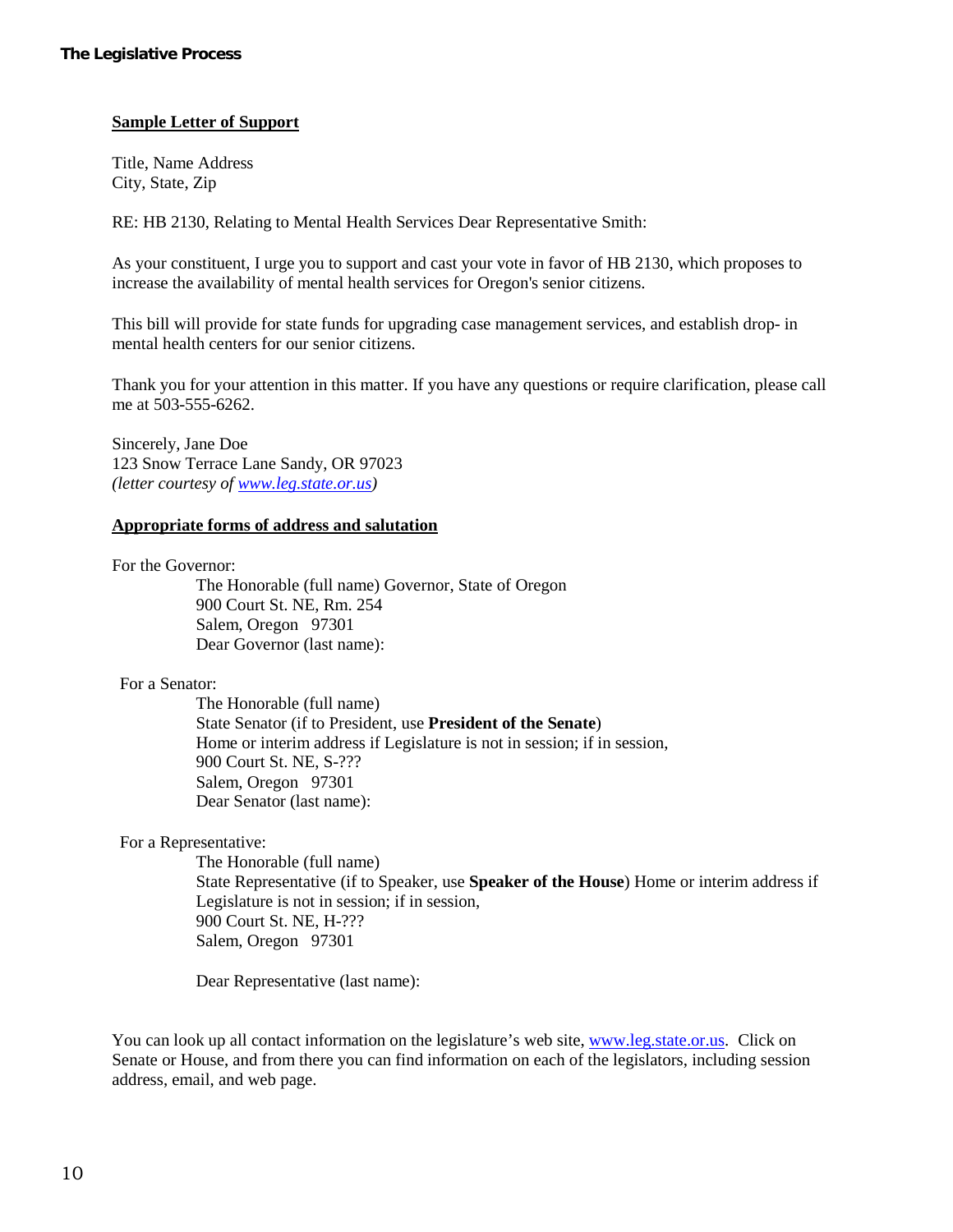# **Lobbying and Lobbyists**

Lobbying means trying to persuade a decision-maker to adopt the position you are advocating. People who engage in this activity are part of a proud and constitutionally protected tradition, that of "petitioning" their government. A valuable service is rendered by those who lobby; decisions made with information and advice from those affected will be better than those made abstractly.

Unfortunately, "lobbying" and "lobbyists" sometimes evoke images of shady deals, money under the table, and generally unethical conduct. Those images were earned by some individuals in our history, but they don't fit the vast majority of people who lobby. Safeguards have been built into the law, with penalties for violation for those whose personal standards of ethics and moral behavior prove inadequate.

The Oregon Ethics Commission (formerly the Oregon Government Standards and Practices Commission) enforces lobbying safeguards adopted by the Legislature. The purpose and means of regulation are summarized in ORS 171.730: "The Legislative Assembly finds that, to preserve and maintain the integrity of the legislative process, persons who engage in efforts to persuade members of the Legislative Assembly or the executive branch to take specific actions, either by direct communication with members or employees of the Legislative Assembly or the executive branch or by solicitation of others to engage in those efforts, should regularly report their efforts to the public."

In 1974, when the Ethics Commission was created, 297 lobbyists were registered, and they reported expenses of about \$1.4 million. About 800 lobbyists were registered for the 2009 legislative session reporting total expenditures for lobbyists and clients of almost \$30 million. This level of growth reflects both stricter reporting requirements and increased recognition of the importance of having someone who "represents your interests" working regularly with legislative and government officials. Information about lobbyists and expenditures are public record, available on the Ethics Commission web site at

# [http://www.oregon.gov/OGEC/public\\_records.shtml.](http://www.oregon.gov/OGEC/public_records.shtml)

The "sunshine" provisions of Oregon lobby law are intended to encourage adherence to high standards of conduct; they provide a reminder and an incentive to protect the most important and valuable assets of the lobbyists. Those assets are credibility and a reputation for honesty. Legislators, like most decision-makers, depend on people whose words they can trust.

Lobbyists are required to register and to file statements of their expenses if they spend more than 24 hours or \$100 lobbying during any calendar quarter. Individuals are not required to register if they receive no compensation or reimbursement of expenses for lobbying and limit "lobbying activities solely to formal appearances to give testimony before public sessions of committees of the Legislative Assembly, or public hearings of state agencies." Current law defines lobbying as "influencing or attempting to influence legislative action through oral or written communication with legislative officials, solicitation of others to influence or attempt to influence legislative action or attempting to obtain the good will of legislative officials."

Legislative action means "introduction, sponsorship, testimony, debate, voting, or any other official action on any bill, measure, resolution, amendment, nomination, appointment, report, or any matter which may be the subject of action by either house or any legislative committee, or may be subject to the approval or veto of the Governor."

If you are interested in knowing more about specific lobbyists and who they serve, an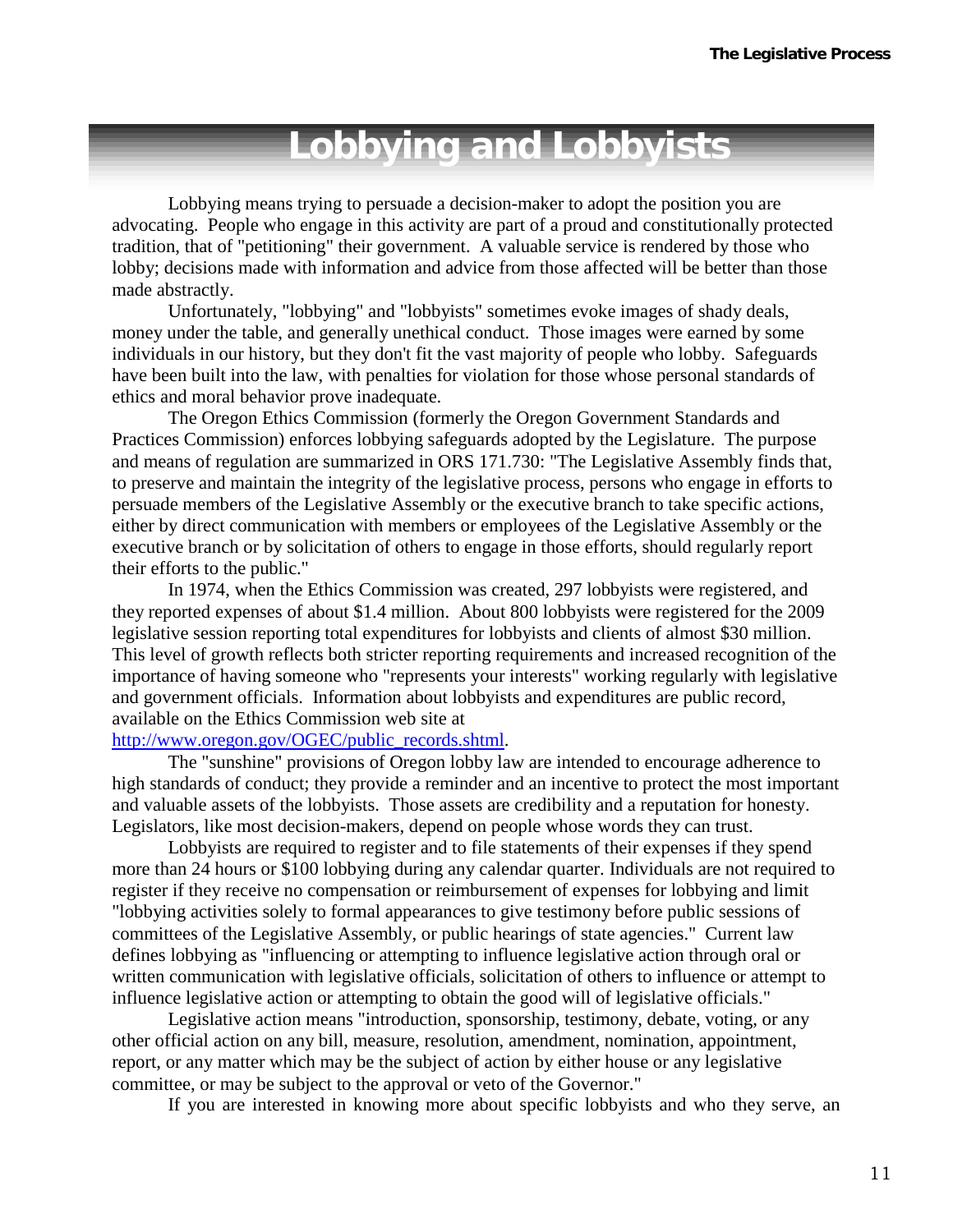organization of professional lobbyists called the Capitol Club publishes a directory which includes photographs, names, addresses, and telephone numbers. Membership bylaws for this organization include rules of professional responsibility.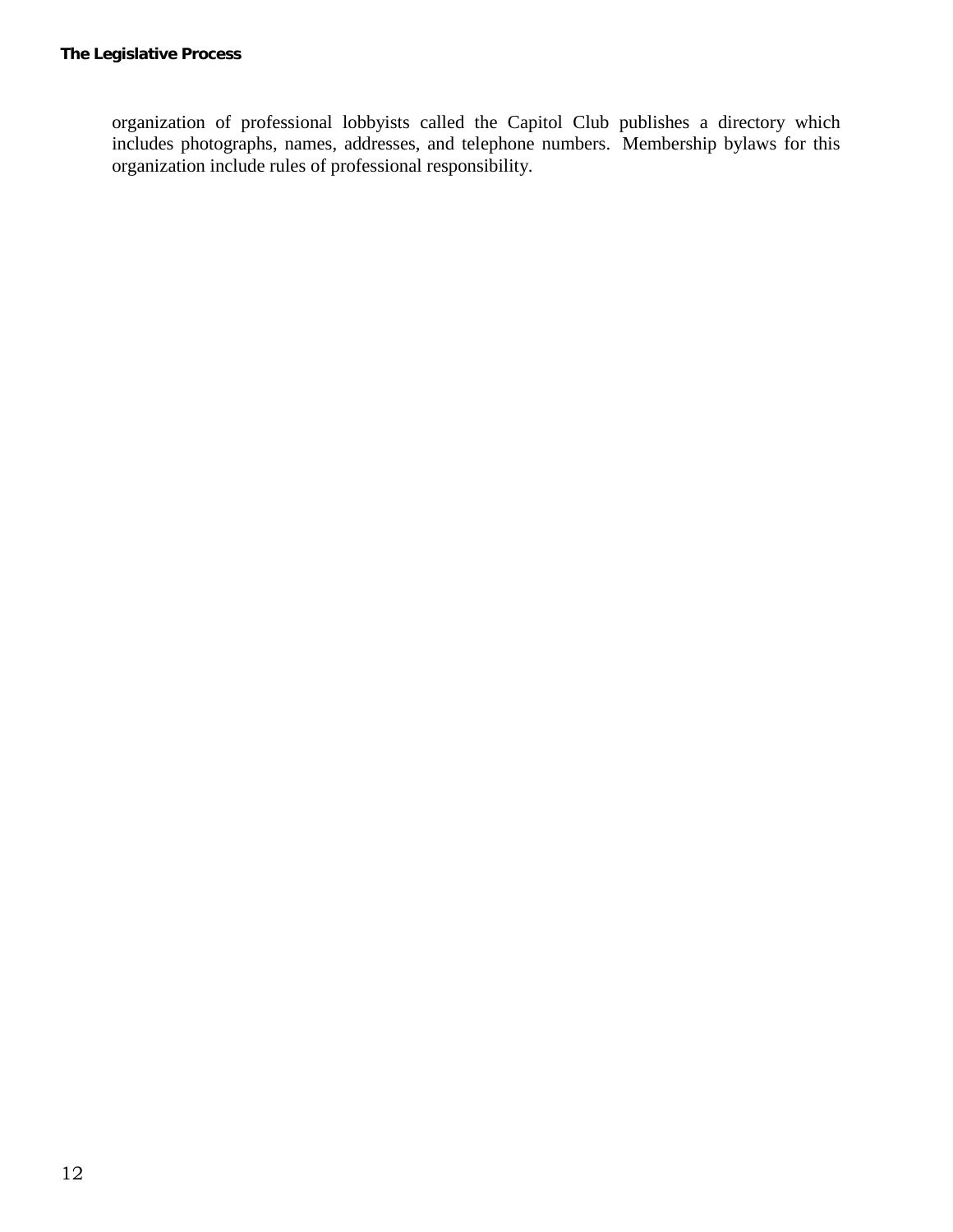# **The Role of the Governor and StateAgencies**

As Oregon's chief executive officer, the Governor prepares budget and other proposals for legislative consideration, coordinates the work of state agencies, makes appointments to boards and commissions, and provides leadership for state-wide planning activities. Other powers of the office include calling special legislative sessions, vetoing legislation, and chairing the State Land Board. The Governor is elected to a four-year term.

The Governor is the senior elected official of the Executive branch, and coordinates the activities of the office and the Department of Administrative Services with other state-wide elected officials. The Governor proposes a two-year budget to the Legislature, recommends a legislative program to each regular session, and may also call special sessions. He reviews all bills passed by the Legislature and may veto measures he believes are not in the public interest.

Because the budget recommendation must encompass all state government activity, the Department of Administrative Services receives budget proposals from all state agencies. For instance the Deputy Superintendent of Public Instruction submits the Department of Education budget for K-12 and community colleges to that office. The Chief Justice of the Oregon Supreme Court submits a budget for the court system. The Attorney General forwards a proposed budget on behalf of the Department of Justice.

Some conclusions which may be drawn from all of the above:

- The Governor, the Governor's staff, and members of the Department of Administrative Services have major roles in shaping budgets and setting legislative priorities.
- Many critical budget and policy decisions are made before the Legislature convenes.
- You need to know the decision-makers as well as the decision points in the budget and policy development process.

# **Legislative Interim**

The time period between sessions is referred to as the "interim." Legislative work continues during this time. Legislators serve on interim committees and task forces which study issues likely to be faced by the Legislative Assembly during the next session. Statutory committees are also active during this period.

The Legislative Emergency Board usually operates during the interim. The board watches over the state budget and may allocate funds to state agencies beyond the original appropriation from an emergency fund allotted by the Legislative Assembly. It may allocate monies to carry out an activity required by law for which an appropriation was not made. The Emergency Board may revise budgets by authorizing transfers between expenditure classifications. It may approve appropriations for new activities coming into existence after the budget's official submission to the Legislative Assembly.

--This page contains excerpts from the Higher Education Advocates Handbook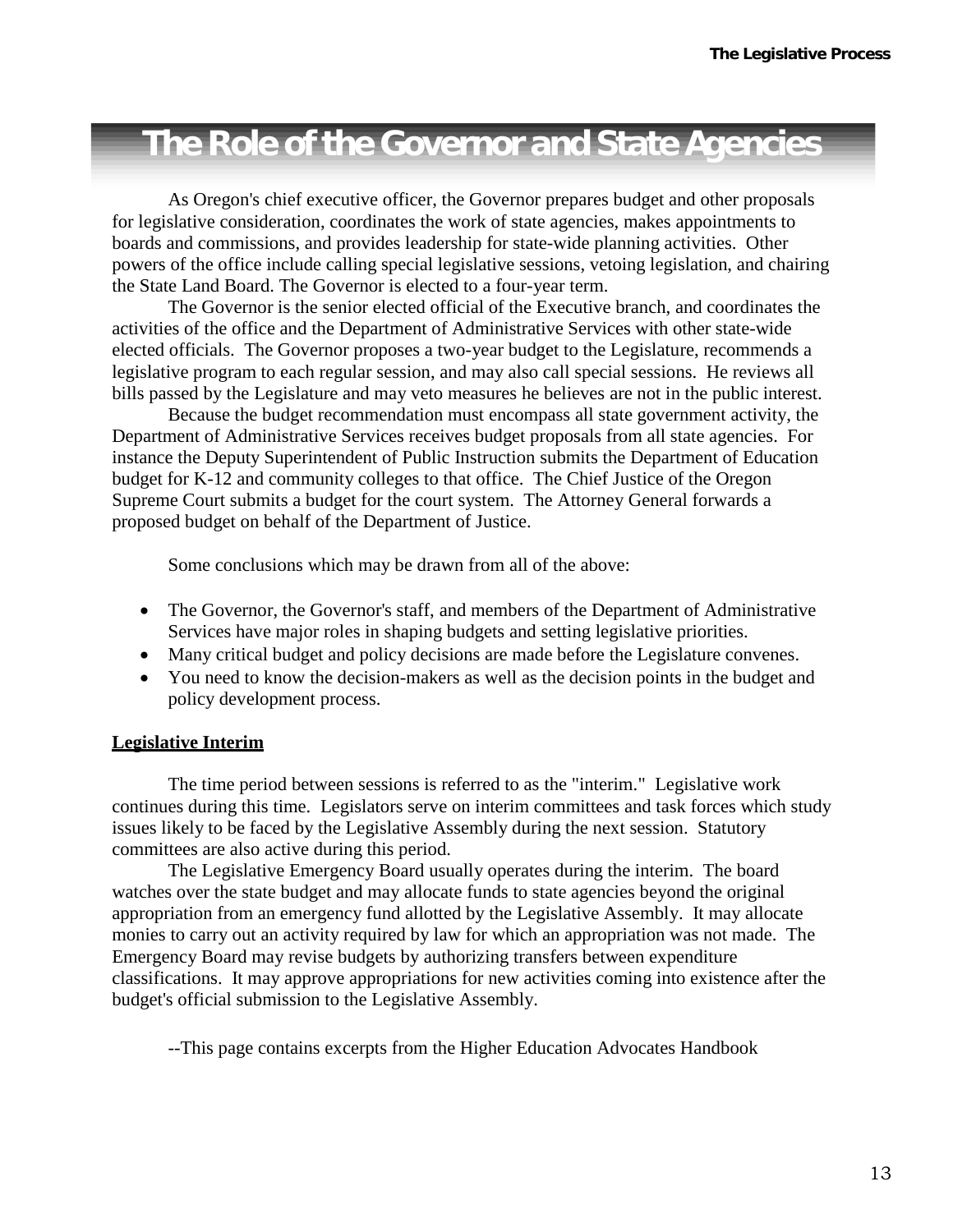# **Anatomy of a Hearing**

# Written by Kappy Eaton

The Oregon legislative process is designed to be open. Individuals and groups can request that legislation be drafted by contacting their elected representatives. Once drafted, the proposal is presented to the House or Senate by the appropriate elected legislator, and in most cases the bill is assigned to a committee. There are a number of formal committees established by the legislative leadership to consider the some 4000 bills which are introduced each session. Each committee has an administrator, many of whom have long-time experience in the Capitol and who may also staff the interim committees in between sessions. Each committee also has a chair, vice-chair and members appointed by the House Speaker and Senate President. The majority party names the chair and the majority of the members. The minority party also recommends membership, and is often awarded the vice-chair position, particularly when the percentages in each legislative house are close.

Again, in due time, the measure will come "up for a hearing." Prior to the actual hearing, a great deal of work by the committee administrator has gone into preparation for the hearing. Files containing a copy of the bill are prepared for each member of the committee. Depending on the nature of the legislation, the administrator may have notified interested parties and discussed a possible hearing date. Professional lobbyists and experienced volunteer lobbyists follow the progress of specific legislation closely and make it a point to become well acquainted with committee administrators likely to be considering measures of interest to the lobbyists and advocates. Likewise, those interested will try to persuade the chair to hold a hearing if he or she seems reluctant. Many of us have participated in Action Alerts to get a bill heard. Remember that the committee chair has the power of life or death over measures. The chair can decide not to hold any hearings on a particular proposal, and that decision stands unless every member of the committee, in writing, demands a hearing, or pressure is applied by the legislative leadership. Sometimes, though rarely, the Speaker or the President will "sit on a bill" and not assign it to a committee or assign it to a committee which probably will not schedule a hearing.

People who are interested in specific issues such as land use, campaign finance, women's health, or school finance check the legislative calendars carefully every day to see if particular pieces of legislation have been introduced, to which committee each was assigned, and if a hearing has been scheduled. They will consult with the committee administrator regarding timing, if additional back- ground information would be useful, and can suggest names of individuals who would be interested in testifying at the hearing so they can be notified. For example, in following bills dealing with election laws, it is important to be on a notification list maintained by the administrator's staff for the Rules and Elections Committee of both houses. You then get phone calls or faxes or emails regarding the status of the bills which are to be considered. If supplemental material is supplied by a lobbyist or an advocate, this information can be placed in the files of the committee members prior to the hearing.

The daily calendars usually will have at least two committee meeting schedules ahead with regard to the bills to be given a hearing. Most committees meet either Monday, Wednesday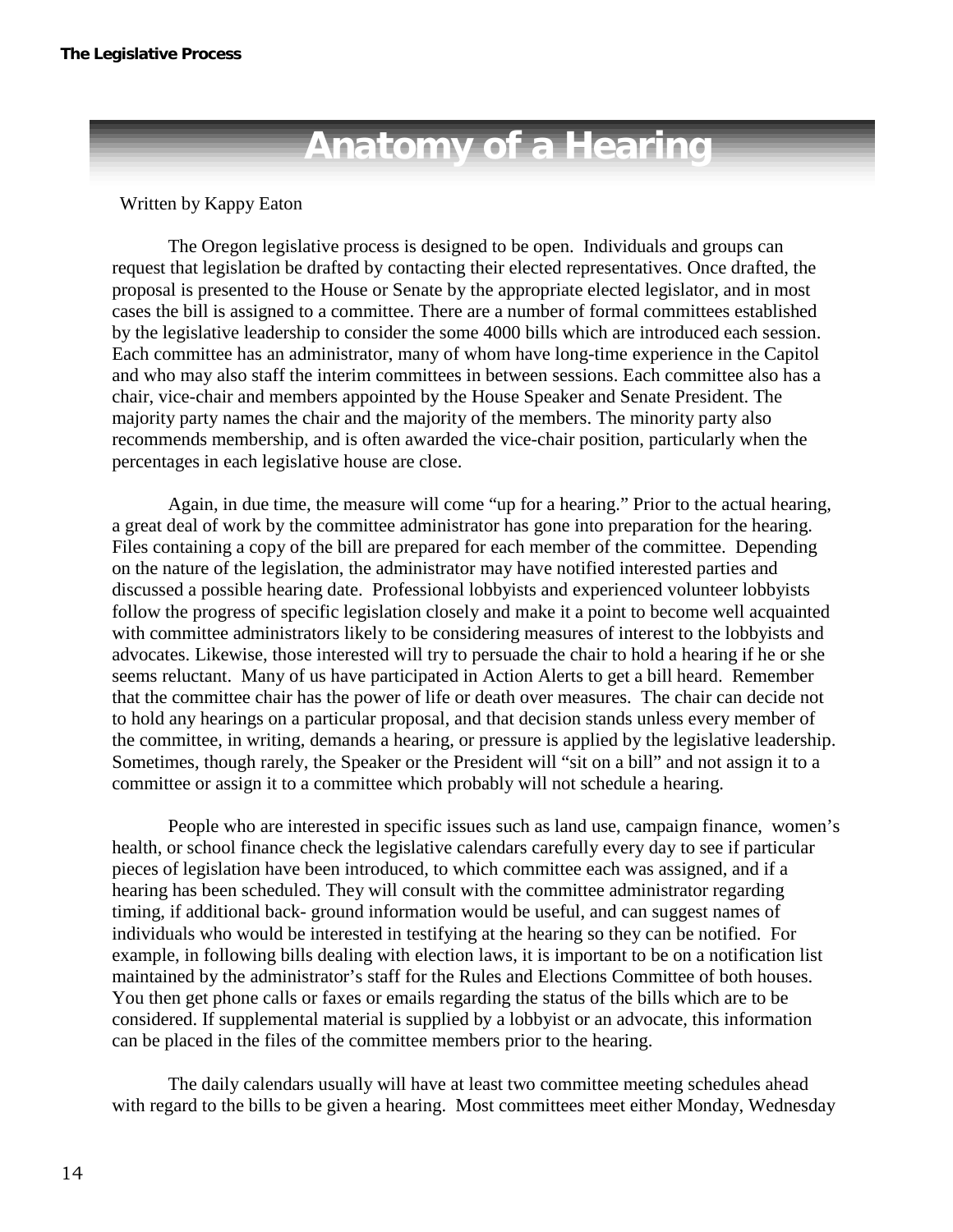and Friday or Tuesday and Thursday, depending on the work load anticipated for the committee and the schedules of the chairs. The Ways and Means committee is a joint committee of both houses, and the six subcommittees often meet every day prior to the beginning of the regular legislative sessions. For the last two or three sessions, the schedules of hearings on state agency budgets have been announced at the beginning of the Legislature. For example, the Mental Health Division will be told to be prepared to discuss their budget beginning March 13. The hearings on the various divisions within the Department of Human Services will continue in order, following the department's overall General Fund budget. Often the timetable has to be adjusted because more time is needed for a particular agency, but it does give staff time to plan their presentations and allocate staff. This type of notification also helps advocates who can prepare their information and arrange for citizen support without last minute notification, except, of course, when hearings go longer than scheduled, or they are canceled at the last minute, or they are limited to "invited testimony only". Depending on the depth of questions and necessary additional information, specific agency hearings can continue for weeks. And some legislative proposals require extensive hearings in both houses. A case in point is the 2009 Health Care Reform package that required hearings over a several-month span.

The purpose of hearings is to provide the reviewing committee with background information about the substance of proposed measures, to foster discussion about the pros and cons of bills and to allow citizens as well as paid lobbyists the opportunity to speak. What exactly happens during a hearing? There are numerous hearings rooms scattered around the Capitol. When the legislative session begins, each committee has an assigned hearing room which rarely changes. Every day, outside each hearing room, the schedule of committee meetings and bills to be heard by that committee will be posted. When meetings are canceled, moved or postponed, that information will be added to the schedule. Just prior to the appointed time for the committee to convene, the committee administrator and staff bring in the bill folders, set up to record the proceedings, put out sign-up sheets for each bill to be heard where perspective witnesses will indicate they wish to speak and whether in favor or opposition, and may put out copies of any testimony which has already been turned in.

Those testifying are requested to bring in a certain number of copies of their prepared testimony. This is changing. Some committees will only want electronic copies of testimony. These will be available on line for the public to see. These are turned into the committee staff either at the start of the hearing or just before the person presents testimony. Unless the specific testimony is very detailed or technical, witnesses are requested to summarize their remarks rather than reading verbatim from their prepared material. Some committee chairs are better at calling witnesses than others. If someone has traveled over 100 miles, the chair generally will call that person out-of-sign-up order. Members of the Legislature who are sponsors of a bill to be heard will be given the first opportunity to speak. However, some committee chairs do not follow any protocol and will call on people they want to hear first, will ignore citizens, will intimidate the newcomer to legislative process, will summarily adjourn or postpone a hearing, and increasingly will schedule "invited testimony only". Often the testimony of member organizations such as AAUW and the League is listened to politely, but few questions are asked. However, if a legislator is interested in pursuing a particular point, there may be quite a bit of give and take between the witness and members of the committee. If a witness proposes amendments or suggested amendments to a measure, the committee may postpone the hearing until such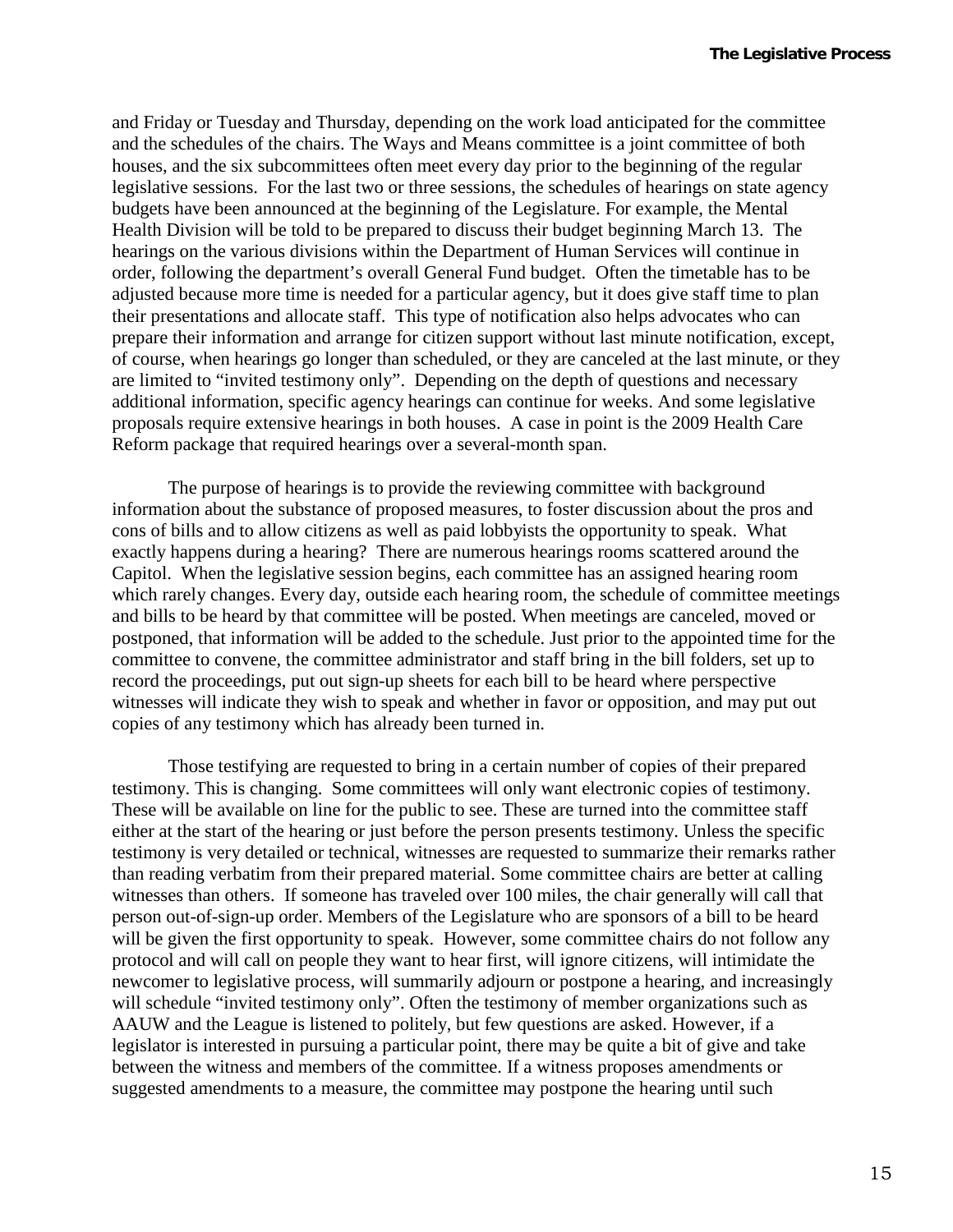amendments can be included in the discussion.

When testimony on a specific measure has been completed, the chair will adjourn the hearing. The committee may then go into a work session immediately, or the work session may be scheduled for another time when the committee is meeting, or the bill may simply languish and a work session is never held. During the work session no public testimony is allowed, but if an agency or a lobbyist has been requested to provide additional information, they may be asked questions during the committee discussion. If there have been "behind the scenes" discussions among the members or directions from the Speaker or President or action by a party caucus, the bill may be voted on quickly by the committee. The action would be to pass as presented, to pass with amendments, to table, or fail to pass out. If the committee passes a bill, one member of the committee will "carry" the bill to the floor of the appropriate legislative house.

Sometimes hearings generate tremendous citizen interest. The committee administrator and the chair may provide for extra rooms where the proceedings can be seen on closed circuit TV, and security will allow only the allotted number of persons into the primary hearing room. "Body English" is often rampant during work sessions when interested parties would like to add or contradict or amend legislators' understanding of measures, but no oral comments are allowed. During such times, additional information or statements can be given to the committee staff for inclusion in the bill folders, and advocates or opponents can try to contact individual legislators to make a point.

The hearings process in Oregon is one of the most user-friendly in the country. Many state legislatures do not hold open hearings on a regular basis, and there are restrictions on who can attend. While the Oregon system has its problems, it still offers citizens a unique opportunity to see representative government in action.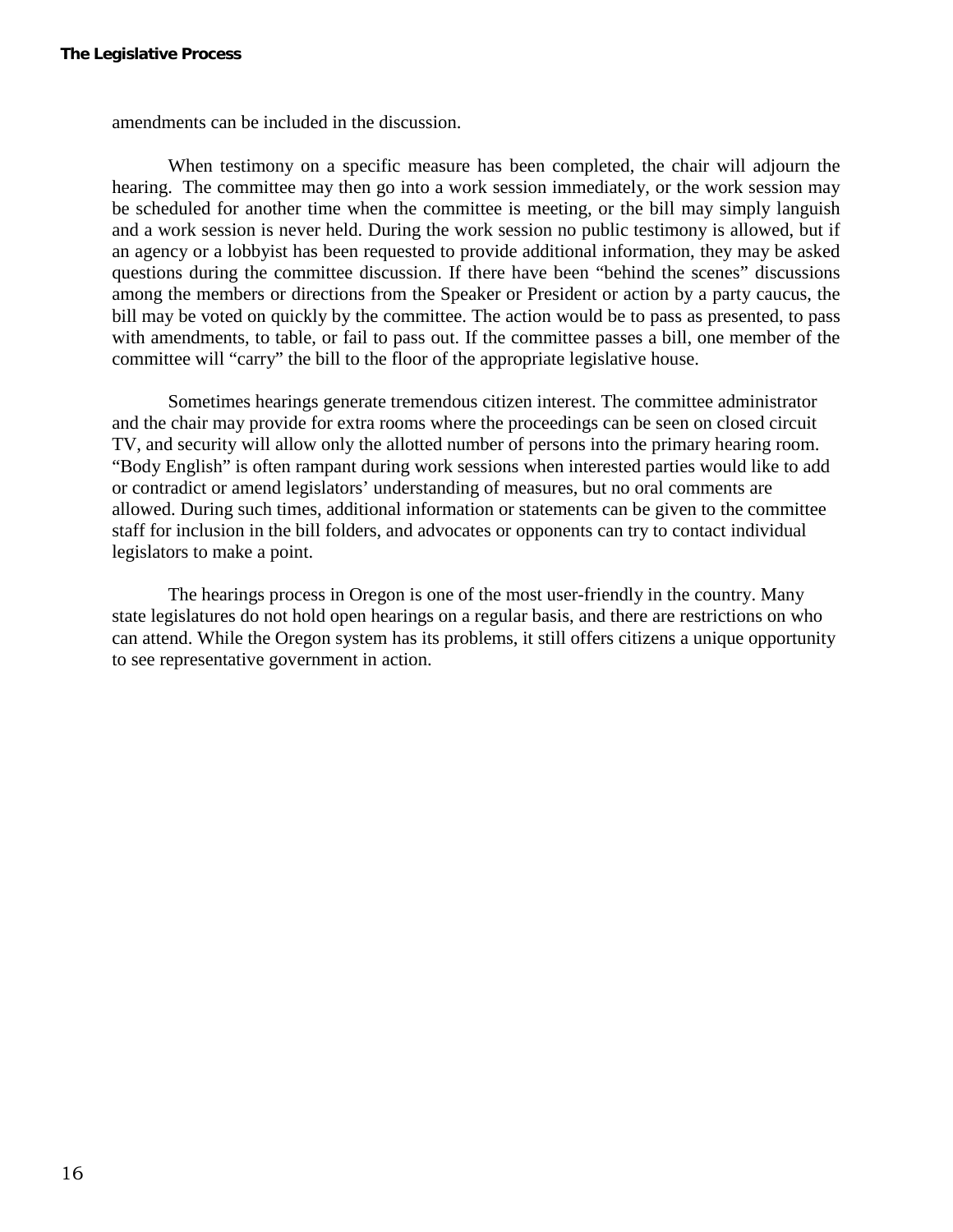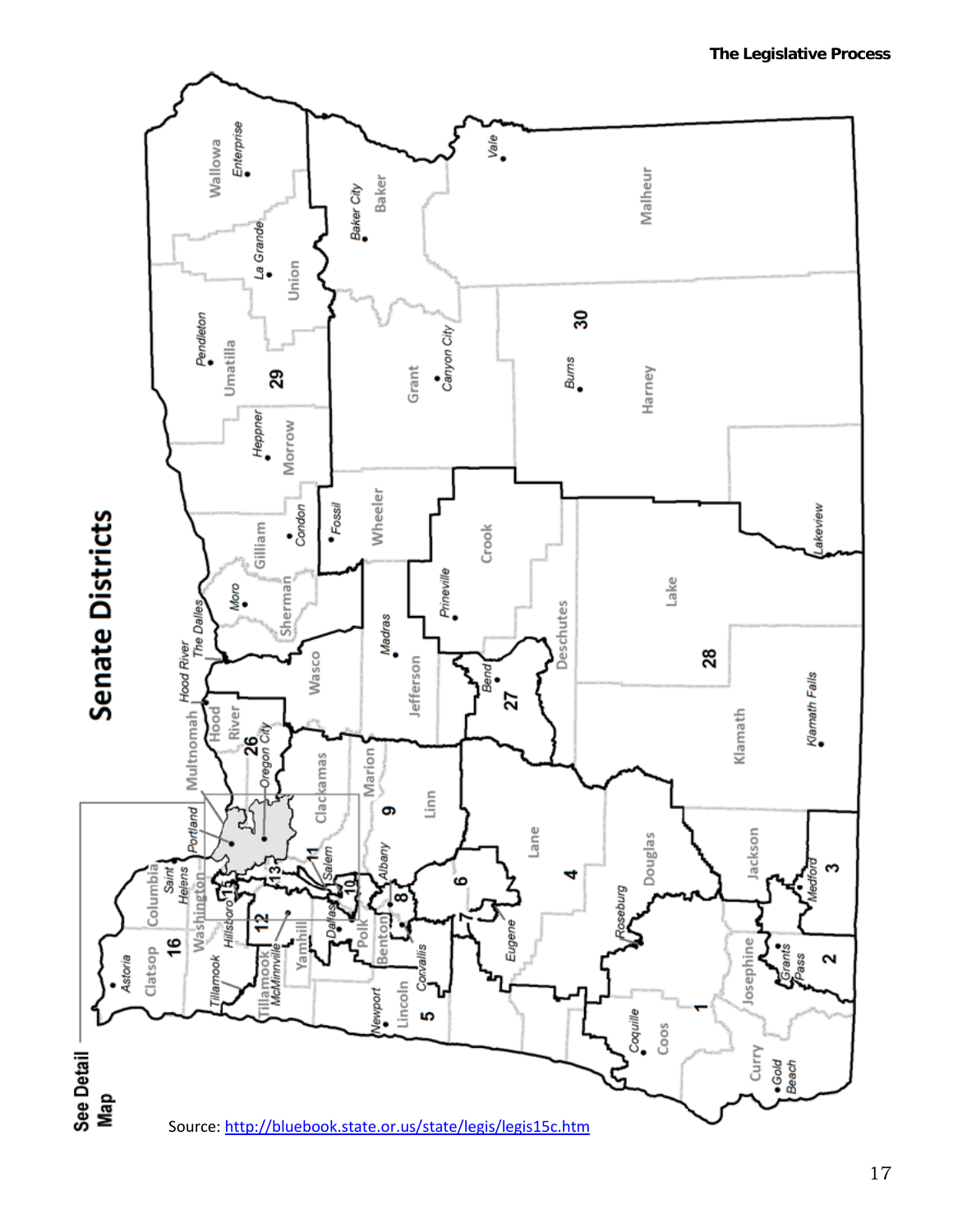

Source:<http://bluebook.state.or.us/state/legis/legis15b.htm>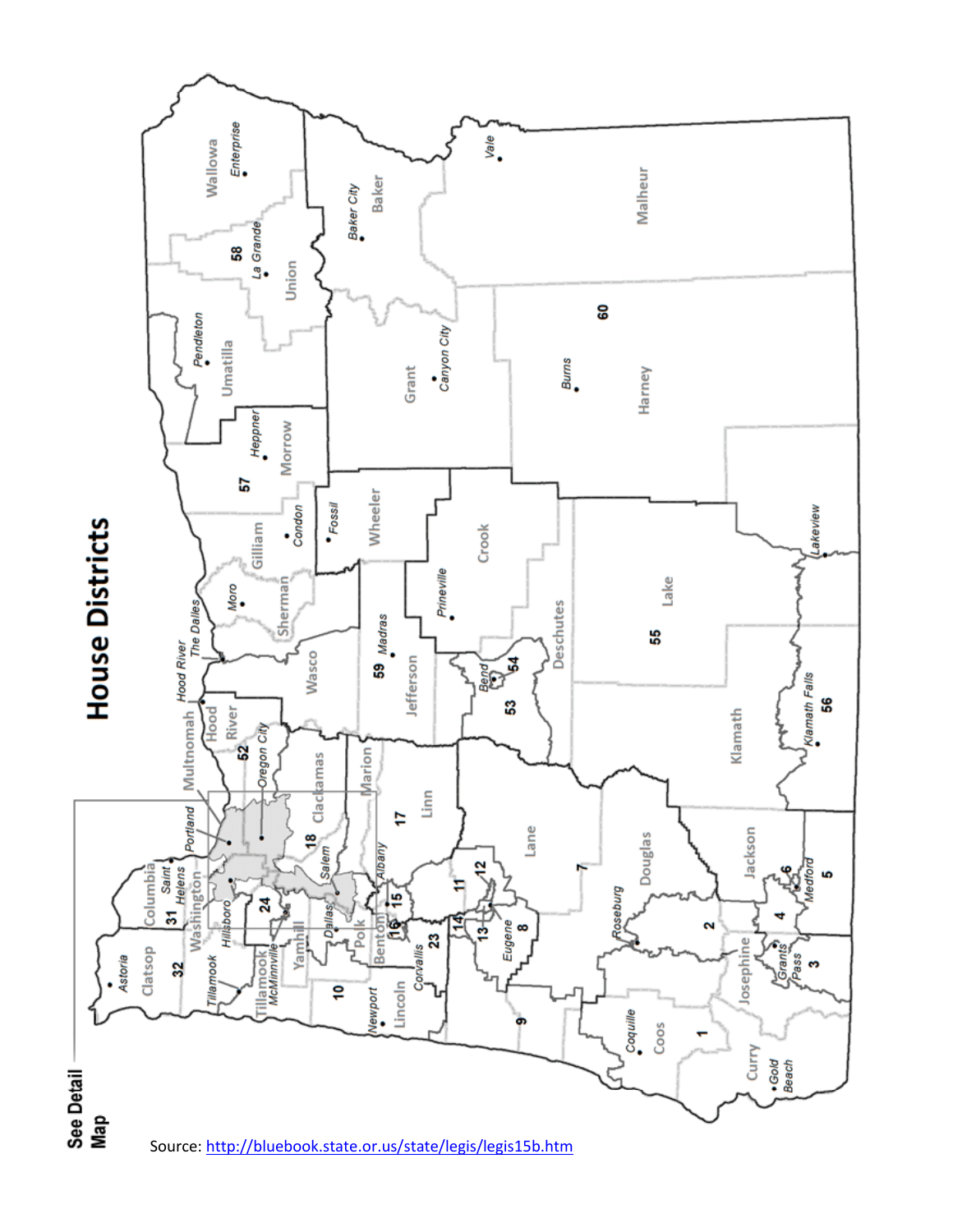**NOTES:**

| $\sim$ |
|--------|
|        |
|        |
|        |
|        |
|        |
|        |